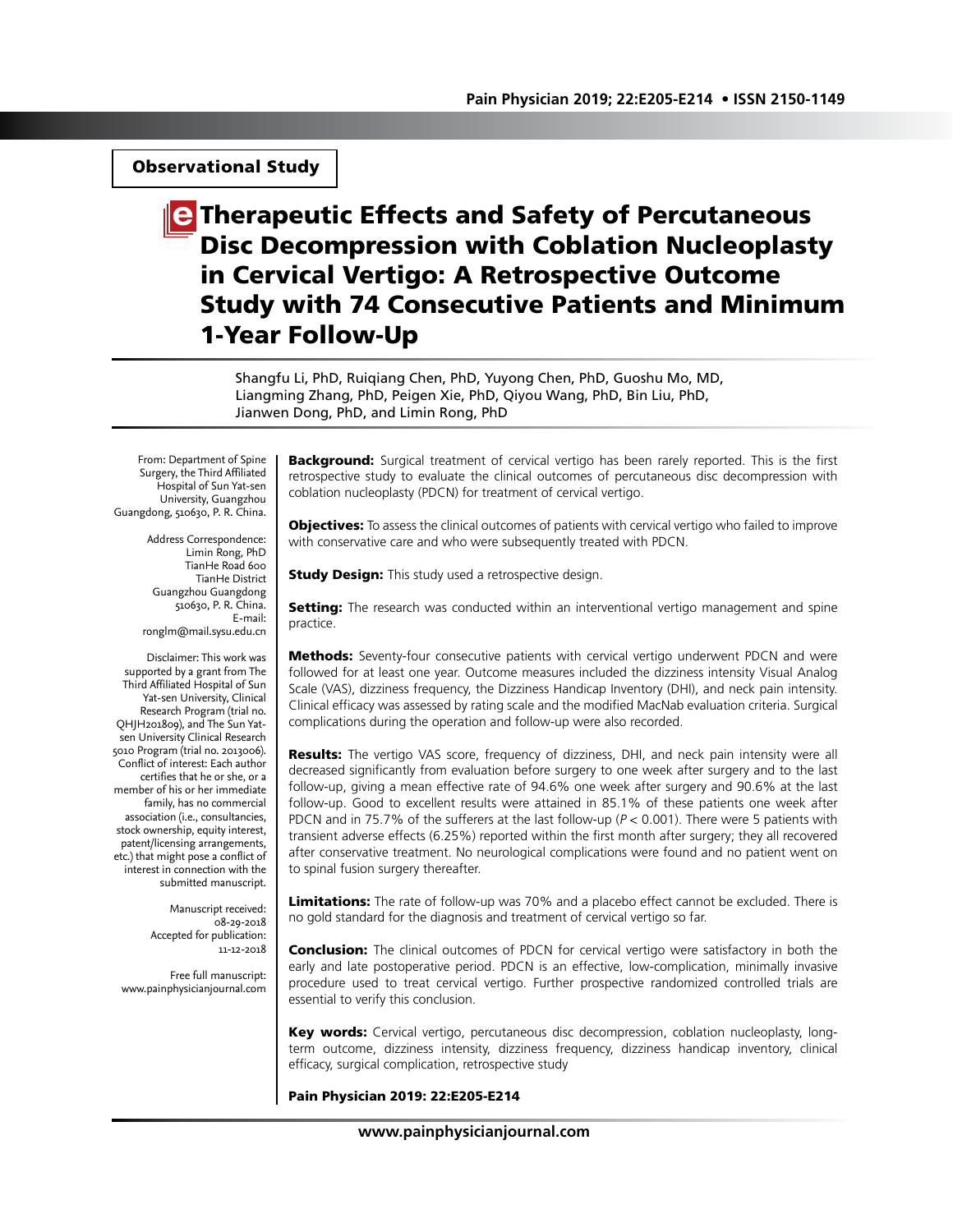**V**ertigo ranks among the most common complaints in medicine and has a considerable personal impact, affecting 15% to 35% of the general population at some point in their lives (1). The combination of neck disorders with vertigo or dizziness was formally coined "cervical vertigo" by Ryan in 1955 (2). The precise incidence of cervical vertigo is controversial but it is estimated that 20% to 58% of patients who sustain closed-head injuries or whiplash experience late-onset symptoms of dizziness and disequilibrium (3-5).

The treatment options for cervical vertigo are versatile and challenging due to the unclear pathogenesis of this disease. Manual therapy such as spinal manipulation is recommended for treatment of proprioceptive cervical vertigo by restoring normal movement of the zygapophyseal joints, thereby restoring normal proprioceptive and biomechanical functioning of the cervical spine (6). Surgical intervention is recommended when the patient is a good candidate. It is reported that anterior cervical fusion surgery is effective for patients with cervical spondylosis accompanied with Barré-Liéou syndrome, both in short-term (7) and mid-term (8) follow-ups. However, anterior cervical fusion surgery is an open surgery, and long-term followup has verified that it is associated with increased adjacent segment disc degeneration (9,10). Therefore, more sophisticated surgical procedures that are less invasive seem likely to eventually offer better results for cervical vertigo. Ren et al reported that percutaneous laser disc decompression (PLDD) exerted good midterm efficacy for treatment of cervical vertigo (11). Nevertheless, the temperature produced by laser vaporization (300°C-600°C) is high enough to possibly damage the adjacent structures and can even cause thermal nerve root damage (12-14). Plasma-mediated ablation using the Coblation Spine-Wand (Arthro-Care, Austin, TX) device has been used for several years to perform spine disc decompression (15-19). The device uses radiofrequency energy to excite electrolytes in a conductive medium to create focused plasma; the energized particles in the plasma have sufficient energy to excise or dissolve soft tissue in a defined area at safe temperatures typically ranging between 40°C and 70°C, finally causing tissue shrinkage or coagulation. However, there is no early or long-term investigation of percutaneous disc decompression with coblation nucleoplasty (PDCN) for treatment of cervical vertigo, and complications observed with this procedure have not been reported yet.

This is the first retrospective outcome study with minimum one-year follow-up conducted to evaluate the therapeutic effect and safety of PDCN in cervical vertigo in consecutive cases.

# **METHODS**

# Study Design and Patient Follow-up

This retrospective study was conducted in a single-center, interventional vertigo management and spine practice group in the Third Affiliated Hospital of Sun Yat-sen University. All patients had a recurring symptom of dizziness over 3 months and conservative treatment applied for at least 3 weeks that had failed. The diagnosis of cervical vertigo is dependent upon correlating symptoms of imbalance and vertigo with neck pain, previous neck injury such as whiplash injury, or pathology. There are a number of different causes of vertigo that are essential to eliminate, including those arising from disturbances of the ear, nose, and throat, central nervous system, and cardiovascular system (20); therefore, we first held consultations for the suspected patients with an otorhinolaryngologist, neurologist, and cardiologist after admission, and the diagnosis of cervical vertigo was finally confirmed by the spine surgeons. Initially, 107 consecutive patients with cervical vertigo who underwent PDCN for more than one year were followed up by using retrospective analysis of medical records, outpatient reviews, and telephone calls. We excluded 33 patients: 31 who could not be contacted and 2 who died. Finally, 74 patients entered the study and underwent full clinical assessment using a detailed questionnaire. All followup assessments and data analysis were conducted by researchers blinded to the patients' information.

# Percutaneous Disc Decompression with Coblation Nucleoplasty

The basis for choosing which level to treat is mainly based on the magnetic resonance imaging (MRI) findings (21). The most degenerated disc with or without disc bulge, but no herniation, is the target. Because it is reported that nucleoplasty has a negligible effect on highly degenerative discs (22), the black discs of Pfirrmann Grade IV and Grade V should be avoided (21). Moreover, when several degenerated disc exist, we prefer to choose the disc above C4/5 because most sympathetic nerve fibers are presented in the upper cervical spine (23,24). PDCN was performed using the COBLA-TION Perc-DC SpineWand surgical device (ArthroCare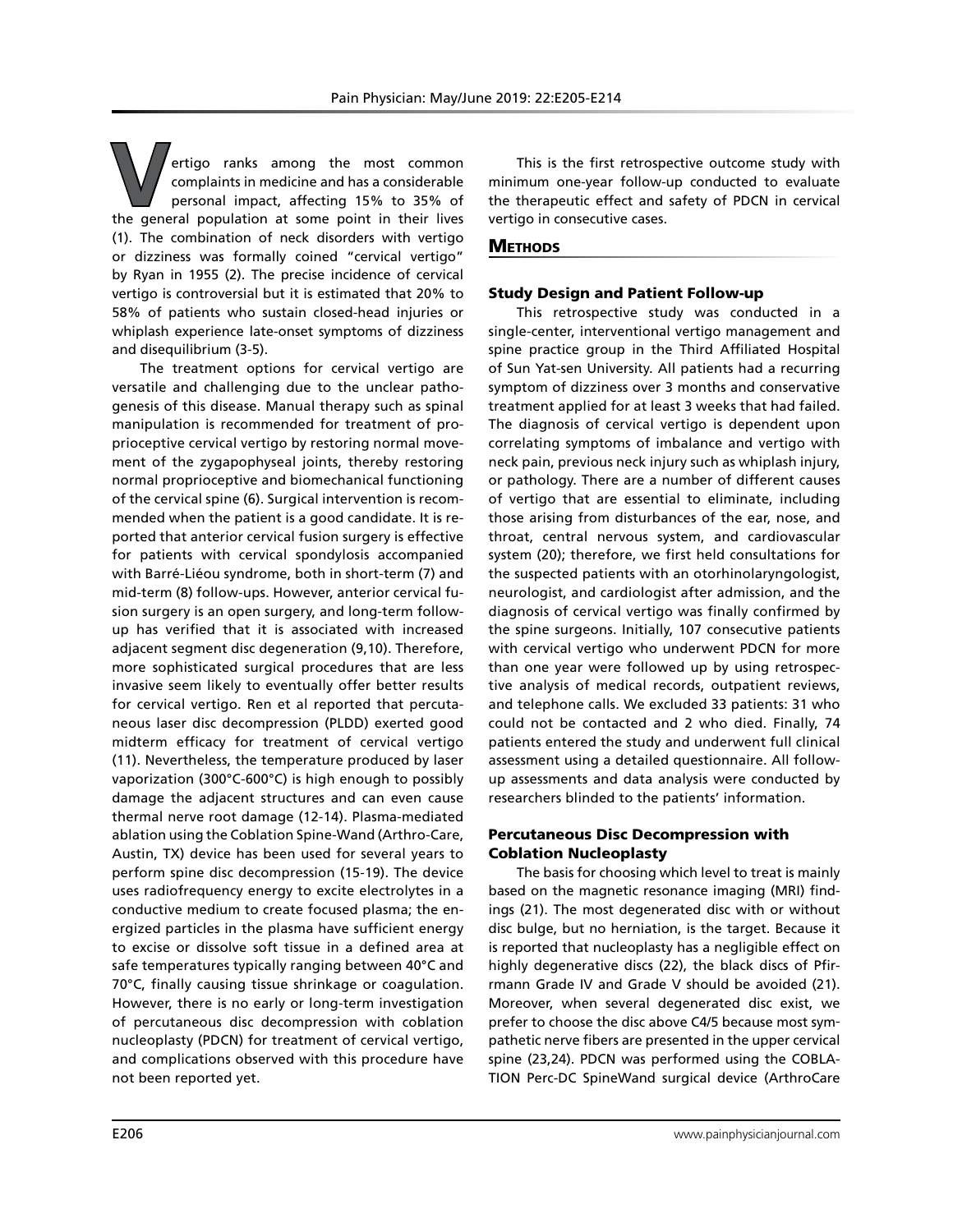System 2000, Arthrocare Costa Rica, Heredia, Costa Rica). Three spine surgeons with postgraduate qualifications and a minimum of 5 years' experience in the field of spine surgery performed all the interventions during the study. The PDCN procedure took about 30 minutes and was performed under local anesthesia (0.5% lidocaine) according to the manufacturer's instructions. Patients were allowed to lie in the supine position with neck set at a backward extension position (Fig. 1.A-B). After detecting the intervertebral space under a fluoroscopic view, the introducer cannula (19-gauge, 7.6 cm) was pierced into the target intervertebral disc through an anterior lateral approach, and stopped when the annulus/nucleus junction was reached. The tip of the cannula stylet was then aimed at the center of the nucleus and confirmed precisely in both the anteroposterior

and lateral x-ray monitoring views (Fig. 1.C-D). The stylet was withdrawn from the introducer cannula and replaced with the Perc-DC SpineWand. The wand was advanced until its tip extended approximately 5 mm beyond the tip of the cannula. As the wand was drawn back out through the disc, ablation energy was set to level 3, and 2 ablation cycles of 25 to 30 seconds each were performed, rotating the wand tip 180 degrees each time to form 3 consecutive pockets within the disc. Patients were immediately mobilized following the procedure and discharged 24 hours after surgery. No antibiotic prophylaxis was given in all cases. Patients were assigned additional conservative therapies (such as halo drugs, nonsteroidal anti-inflammatory drugs [NSAIDs], or muscle relaxant) following PDCN if necessary. Collars were applied for 2 weeks post operation.



Fig. 1. *Patient position during operation (A, B) and the position of the puncture needle confirmed by the anteroposterior (C) and lateral (D) x-ray monitoring views.*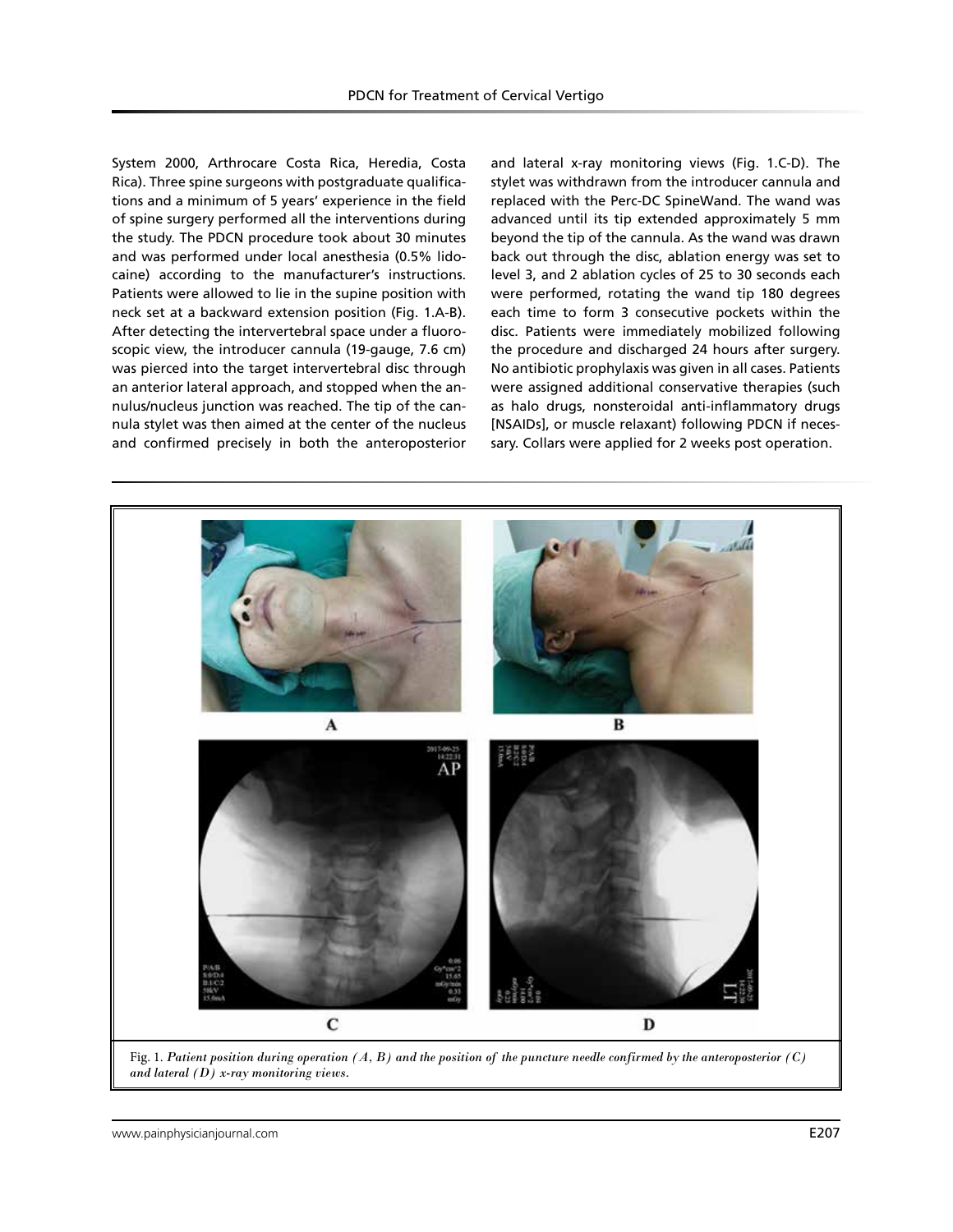#### Primary Outcome Measures

Severity of dizziness was measured with a 10-cm horizontal Visual Analog Scale (VAS); the VAS has been used successfully to measure dizziness in other studies (25).

# Secondary Outcomes Measures

Frequency of dizziness was measured on a 6-point rating scale:  $0 = no$  dizziness,  $1 =$  dizziness less than once per month,  $2 = 1$  to 4 episodes per month,  $3 = 1$  to 4 episodes per week,  $4 =$  once daily,  $5 =$  more than once a day or constant. This scoring method has been used by several researchers (25). Disability caused by dizziness was measured specifically with the Dizziness Handicap Inventory (DHI), which has been shown to be a highly reliable tool (26). The DHI assesses quality of life using 3 subscales that evaluate the impacts of dizziness on the functional, emotional, and physical aspects of everyday life. The highest possible score is 100, indicating maximum self-perceived handicap. Severity of neck pain was assessed with a 10-cm VAS. There is much evidence supporting its high validity (27).

| Table 1. Demographics and general characteristics of the patients |  |  |
|-------------------------------------------------------------------|--|--|
| $(n = 74)$ .                                                      |  |  |

| Age (range in yrs, average)      | $27-81(55)$                                                                 |                           |  |  |
|----------------------------------|-----------------------------------------------------------------------------|---------------------------|--|--|
| Gender                           |                                                                             |                           |  |  |
| Men                              | 25                                                                          |                           |  |  |
| Women                            | 49                                                                          |                           |  |  |
| <b>Operation Date</b>            | May 2009 to August 2016                                                     |                           |  |  |
| Date of Last Follow-up           | late August, 2017                                                           |                           |  |  |
| Follow-up Range (yrs/mos)        | $1/0 - 8/3$                                                                 |                           |  |  |
| Median Follow-up (yrs/mos)       | 5/8                                                                         |                           |  |  |
| <b>Number of Surgical Levels</b> | Levels                                                                      | No. of pts                |  |  |
| Single                           | C <sub>3/4</sub><br>C4/5<br>C <sub>5/6</sub><br>C6/7<br>total               | 5<br>10<br>6<br>1<br>22   |  |  |
| Double                           | $C_3/4 + C_4/5$<br>$C4/5 + C5/6$<br>$C5/6 + C6/7$<br>$C3/4 + C5/6$<br>total | 2.4<br>19<br>1<br>1<br>45 |  |  |
| Triple                           | $C_3/4 + C_4/5 + C_5/6$<br>total                                            | 7<br>7                    |  |  |
| <b>Surgical Disc</b>             | No. of pts                                                                  |                           |  |  |
| C3/4                             | 36                                                                          |                           |  |  |
| C4/5                             | 60                                                                          |                           |  |  |
| C5/6                             | 33                                                                          |                           |  |  |
| C6/7                             | 1                                                                           |                           |  |  |

#### Clinical Efficacy Evaluation Criteria

Clinical efficacy was assessed one week after surgery and at the last follow-up by using tools as follows. Global perceived effect was measured by self-assessment on a 6-point scale  $(25)$ :  $0 = no$ benefit,  $1 =$  minimal benefit,  $2 =$  some benefit,  $3$  $=$  a lot of benefit,  $4 =$  great benefit,  $5 =$  maximal benefit. Modified MacNab evaluation criteria were the following: excellent  $(A)$  = dizziness and associated symptoms disappeared completely, and patient resumed normal work and life; good (B) = dizziness and associated symptoms improved significantly, and patient could do former work; acceptable  $(C)$  = dizziness and associated symptoms were somewhat improved, and patient could only undertake light work; poor  $(D)$  = dizziness and associated symptoms did not improve significantly, and further treatment was required. Fitness rate =  $A + B$ ; effective rate =  $A + B + C$ .

#### Data Analysis

Descriptive statistics included means, standard deviations, medians, lower quartiles (QL) and upper quartiles (QU) for continuous variables, and percentages for categorical variables. Normality of distribution was assessed by the Kolmogorov– Smirnov test. Outcome measures were analyzed using the signed ranks sum test for investigating the differences between groups on a paired basis. All statistical analyses were conducted in SAS Version 9.4 (SAS Institute, Inc., Cary, NC). All statistical tests were 2-sided and values of *P* smaller than .05 were considered significant.

# **RESULTS**

# Demographics and General Characteristics of the Patients

Age and gender distribution, the follow-up time details, the number of surgical levels, and the surgical disc distribution are presented in detail in Table 1.

# Effects of Intervention

#### *Severity of Dizziness*

The severity of dizziness was evaluated by both intensity and frequency of dizziness. The intensity of dizziness was severe for the preoperation group (P group); however, it decreased sharply one week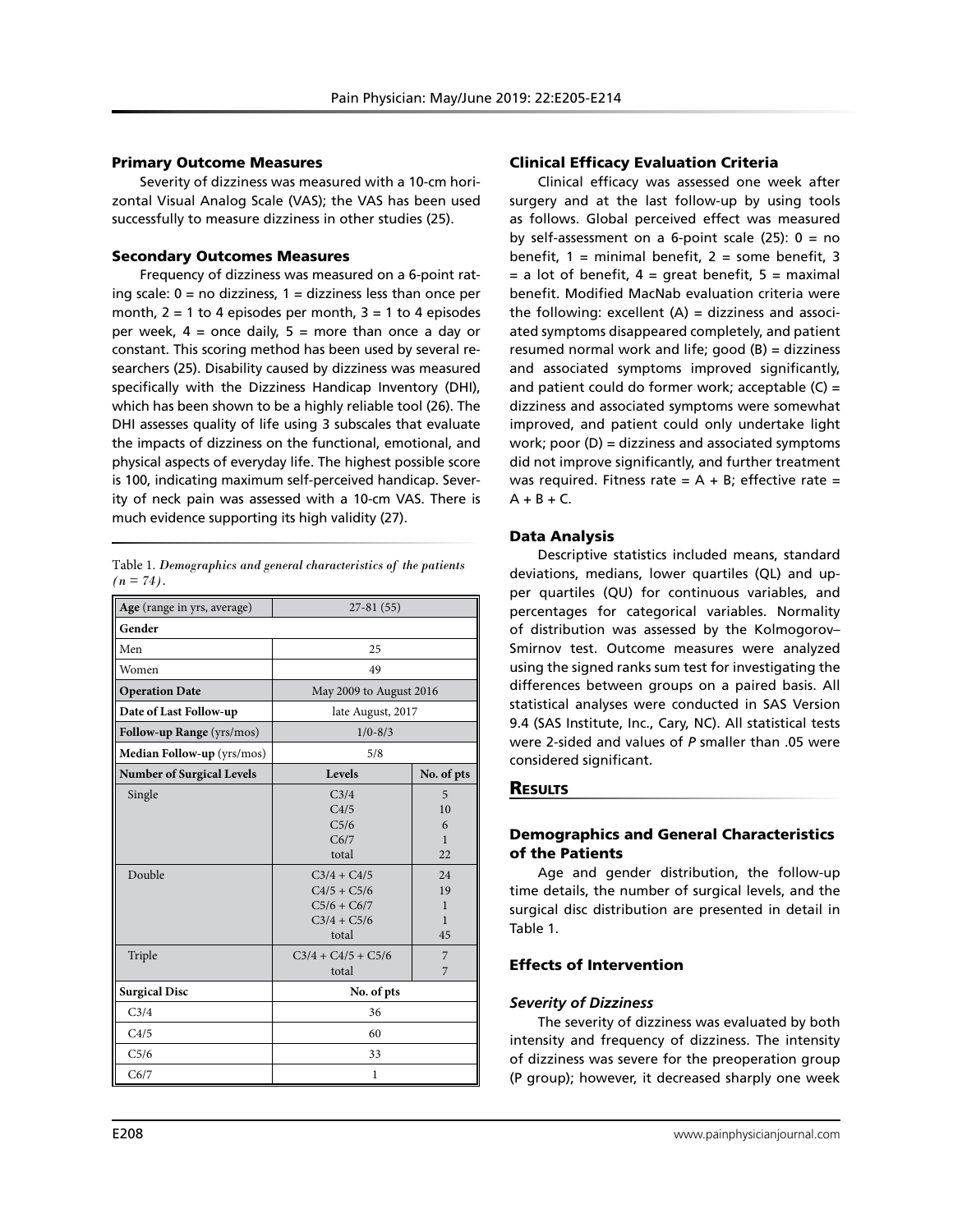after surgery (O group), and there was still a significant reduction at the last follow-up (L group) compared to the P group (Table 2 and Fig. 2.A, *P* < .001). There was also statistically significant change between the O group and the L group (Table 2 and Fig. 3.A, *P* < .001), though only small changes occurred in this period. Changes in frequency of dizziness had a trend similar to that of intensity of dizziness (Table 1 and Fig. 2.B).

# *Dizziness Handicap Intervention*

Whitney proposed that a total DHI score of 0 to 30 indicates mild, 31 to 60 moderate, and 61 to 100 severe handicap (28). There were significant reductions in DHI scores in both the O group and the L group compared to baseline in the P group (Table 2 and Fig. 2.C, *P* < .001). Dizziness had a moderate to severe effect on patients' lives before surgery. Scores decreased during follow-up, indicating mild handicap for both the O and L groups and suggesting that PDCN had therapeutic effects of restoring moderate to severe handicaps to mild ones.

#### *Intensity of Cervical Spine Pain*

Intensity of cervical spine pain was in the moderate range initially, and its change was also moderate when compared with other parameters. However, there was still a significant decrease one week after surgery and at the last follow-up compared to baseline (Table 2 and Fig. 2.D, *P* < .001), and there was no significant difference between the O group and the L group  $(P = .06)$ . The minimal clinically important change (MCIC) for pain using a VAS has been reported to be 2.0 (29). The MCIC was reduced to 0.5 for the O group with a change of 2.5 from baseline, and the changes also reached the MCIC for the L group.

# *Clinical Efficacy*

The median score was 8.0 for the O group and 7.0 for the L group when evaluated by a self-assessment tool on a 10-point scale (Table 3), indicating great benefit for both groups over the ensuing follow-up period. However, there was a significant decrease in the scores at the last follow-up assessment compared to one week after surgery. Nevertheless, the lower quartile and the upper quartile were 3.0 and 8.0, which were found to have some benefit and great benefit, respectively, in the long term. We further evaluated clinical efficacy under the modified MacNab evaluation criteria (Fig. 3). As clearly demonstrated in the pie chart, most of the patients achieved good results one week after surgery (Fig. 3.A); the fitness rate was 85.1% and the effective rate was 94.6%. Favorable results were also achieved at the last follow-up (Fig. 3.B); the fitness rate was observed in 75.7% of patients while the effective ratewas 90.6%.

Collectively, PDCN significantly reduced cervicogenic dizziness and improved patients' functinal mobility, as indicated by both the short- and long-term satisfactory clinical outcomes.

# Surgical Complications

The precise data of patients with postoperative complications is shown in Table 4 and Fig. 4. Discitis was presented in 2 (2.7%) of the patients (Fig. 4) and they both recovered after antibiotics treatment. The discomfort of 3 other patients was temporary and all were relieved after taking NSAIDs and muscle relaxant. There were no neurological complications or vascular injuries during the operation and no severe adverse effects during follow-up after the intervention. No patient went on to spinal fusion surgery thereafter.

# **Discussion**

In this retrospective study, we used the coblation technology for nucleoplasty for the treatment of cervical vertigo. We show for the first time that both early and long-term clinical outcomes are good and that

|                     | <b>Preoperation</b><br>(M (QL, QU)) | <b>One Week After Surgery</b><br>(M (QL, QU)) | <b>Last Follow-up</b><br>(M (QL, QU)) | P Value<br>$P$ vs $Q$ | P Value<br>P vs L | P Value<br>$\mathbf{0}$ vs L |
|---------------------|-------------------------------------|-----------------------------------------------|---------------------------------------|-----------------------|-------------------|------------------------------|
| Vertigo VAS Score   | 5.5(4.0, 8.0)                       | 1.0(0, 2.0)                                   | 1.0(0, 3.0)                           | < .001                | < .001            | < .001                       |
| Vertigo Frequency   | 5.0(3.0, 5.0)                       | 1.0(0, 2.0)                                   | 1.0(0, 3.0)                           | < .001                | < .001            | < .001                       |
| DHI                 | 45.0(28.0, 62.0)                    | 0(0, 16.0)                                    | 8.0(0, 24.0)                          | < .001                | < .001            | < .001                       |
| Neck Pain VAS Score | 3.0(0, 4.0)                         | 0.5(0, 2.0)                                   | 1.0(0, 3.0)                           | < .001                | < .001            | $=.06$                       |

Table 2. *Severity of dizziness and neck pain one week after surgery and at the end of follow-up.*

*P* < .05, significant difference between groups; *P* > .05, no significant difference

Abbreviations: M, median; QL, lower quartile; QU, upper quartile; P, preoperation; O, one week after surgery; L, last follow-up; DHI, Dizziness Handicap Inventory; VAS, Visual Analog Scale.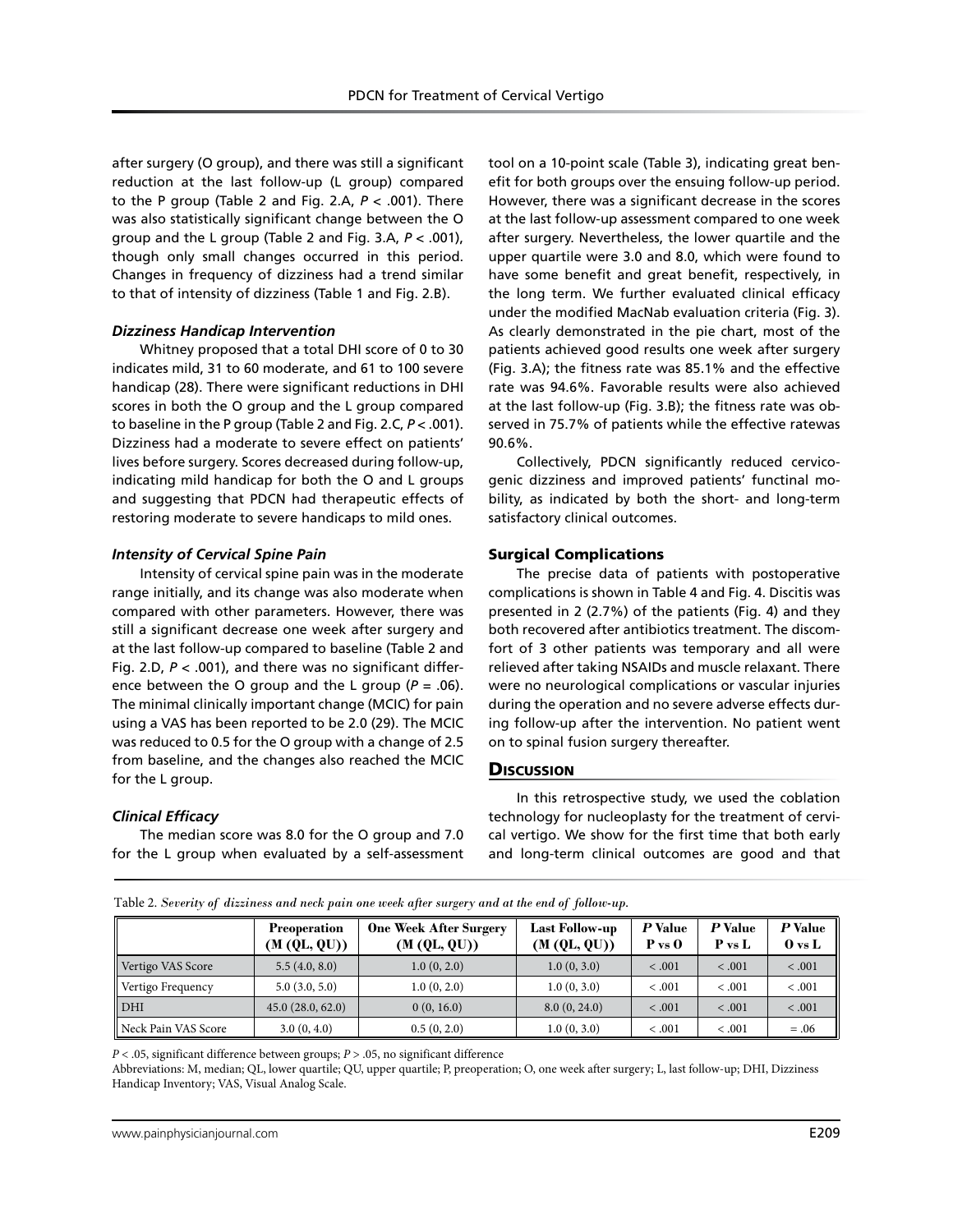

Fig. 2. *Changes in values for dizziness intensity (A), frequency of dizziness (B), Dizziness Handicap Inventory (C), and neck pain (D) over time (preoperation, one week after surgery, last follow-up). \* P < .05 vs. preoperation*

#### Table 3. *Clinical efficacy evaluated by self-assessment tool on a 10-point scale.*

|        | One Week After Surgery (M (QL, QU)) | Last Follow-up $(M (QL, QU))$ | <sup>•</sup> Value |
|--------|-------------------------------------|-------------------------------|--------------------|
| Points | 8.0(6.0, 9.0)                       | 7.0(3.0, 8.0)                 | .001               |

*P* < .05, significant difference compared to the preoperation group

Abbreviations: M, median; QL, lower quartile; QU, upper quartile.

Values on the 10-point scale: 0 = no benefit; 1-3 points = some benefit; 4-6 points = a lot of benefit; 7-8 points = great benefit; 9-10 points = maximal benefit.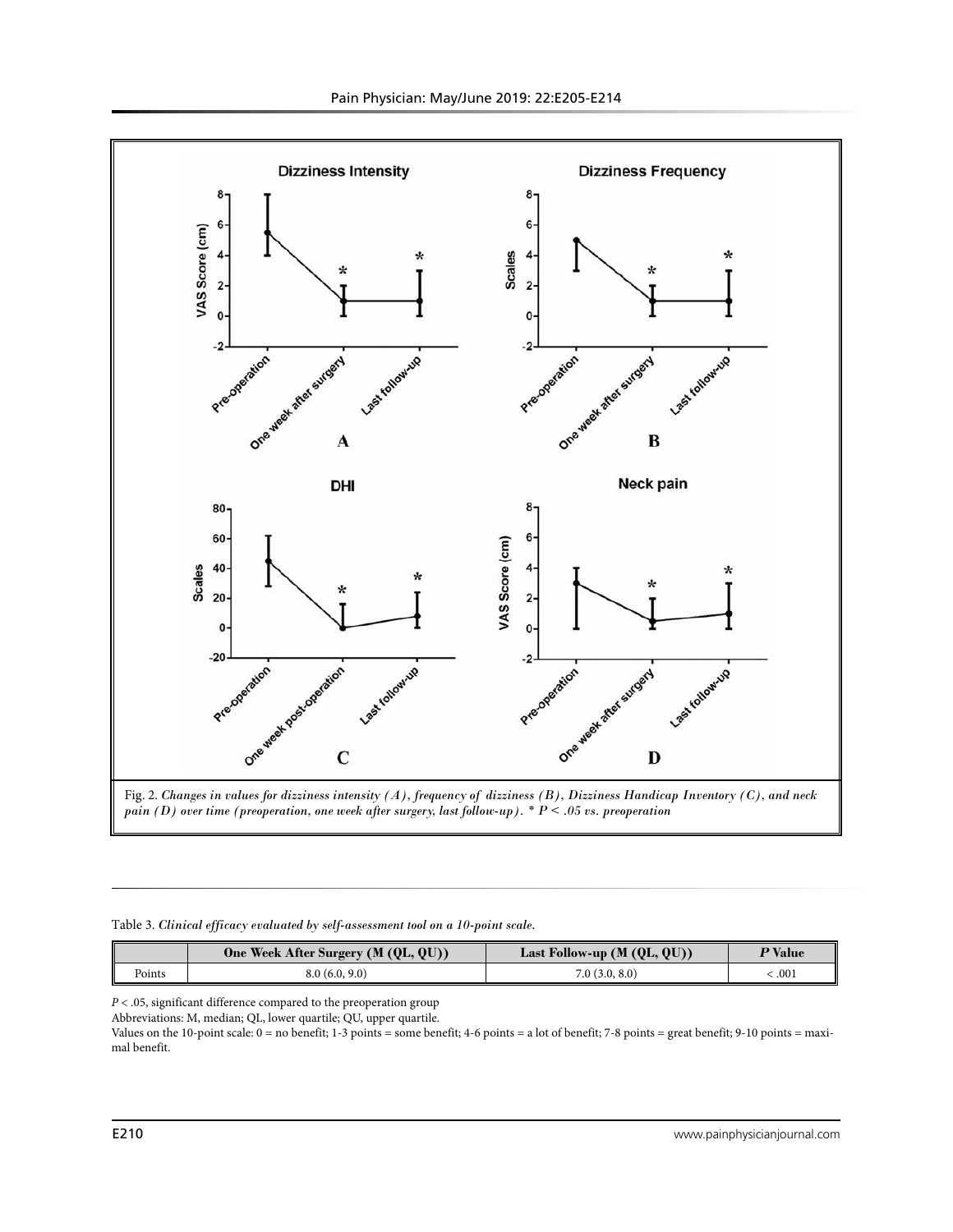

*A = excellent, dizziness and associated symptoms disappeared completely, and the patient resumed normal work and life; B = good, dizziness and associated symptoms improved significantly, and the patients could do former work; C = acceptable, dizziness and associated symptoms were somewhat improved, and the patient could only undertake light work; D = poor, dizziness and associated*  symptoms did not improve significantly, and further treatment was required. Fitness rate  $=(A + B)/\epsilon$  and number of patients  $\times$ *100%; Effective rate* =  $(A + B + C)$ /total number of patients  $\times$  100%.

| No.            | Gender | Age | Surgical<br><b>Disc</b>              | <b>Chief Complaint</b>                                | <b>Physical</b><br><b>Examination</b> | <b>Blood</b><br><b>Test</b> | <b>MRI</b> Findings                               | <b>Diagnosis</b> | <b>Treatments</b>                        |
|----------------|--------|-----|--------------------------------------|-------------------------------------------------------|---------------------------------------|-----------------------------|---------------------------------------------------|------------------|------------------------------------------|
| ш              | male   | 42  | C <sub>5/6</sub>                     | immobilizing neck<br>pain, raised body<br>temperature | tenderness and<br>percussion pain     | raised CRP<br>and ESR       | disc hyperintense<br>signal, bone<br>marrow edema | discitis         | antibiotics                              |
| 2              | male   | 59  | C <sub>3/4</sub><br>C <sub>5/6</sub> | as above                                              | as above                              | as above                    | as above                                          | as above         | as above                                 |
| 3              | female | 55  | C <sub>3/4</sub><br>C4/5             | neck stiffness                                        | tenderness                            | normal                      | normal                                            |                  | NSAID <sub>s</sub><br>muscle<br>relaxant |
| $\overline{4}$ | male   | 80  | C <sub>3/4</sub>                     | pain behind the ear                                   | normal                                | normal                      | normal                                            |                  | <b>NSAIDs</b>                            |
| 5              | female | 64  | C4/5<br>C <sub>5/6</sub>             | pain in the nuchal<br>region                          | tenderness                            | normal                      | normal                                            |                  | <b>NSAIDs</b>                            |

Table 4. *The precise data of patients with postoperative complications.*

Abbreviations: CRP, C reactive protein; ESR, erythrocyte sedimentation rate; MRI, magnetic resonance imaging; NSAIDs, nonsteroidal antiinflammatory drugs

there are few complications observed with this procedure. PDCN meets the principle of modern minimally invasive surgical techniques; it has many advantages such as good preservation of the architecture of the spine with no scarring, short procedure times, fast postoperative recovery, few complications, and no side effects on other treatment even if unsuccessful. Although the study took place only in a single center, the study sample is representative of the wide general popula-

tion with cervicogenic dizziness in terms of gender, age, duration, and intensity of symptoms. Moreover, the study setting was designed to reflect everyday physical clinical conditions, further enhancing the generalizability of the findings. Therefore, PDCN can be taken as an attractive and effective minimally invasive technique for treating cervical vertigo.

PDCN is a minimally invasive surgical approach for painful disc protrusions and contained herniation in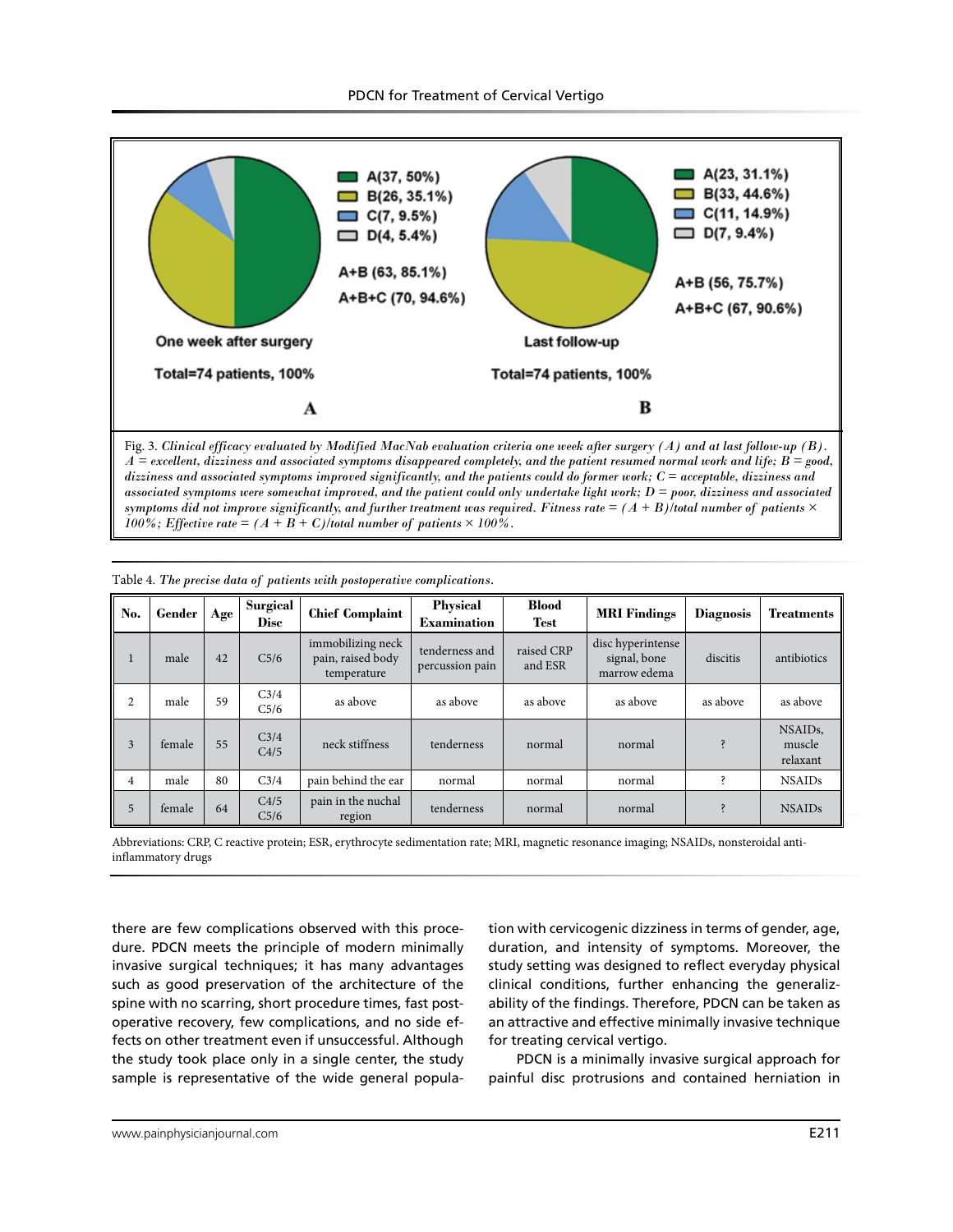

Fig. 4. *Magnetic resonance images (MRI) of patient 1 and patient 2 illustrated in Table 4 with postoperative discitis. Patient 1 and patient 2 were diagnosed with discitis 20 days and 7 days respectively after surgery on the basis of the history and findings displayed in Table 4. A T2 sagittal and coronal MRI of the cervical spine showed endplate and vertebral body hypertension due to edema and inflammation at C5/6 of patient 1 (B) and at C3/4 of patient 2 (D) with spondylodiscitis when compared with MRI images before surgery (A, C), no erosive alteration of end plates, and no epidural or paravertebral abscess formation. Antibiotic treatment was given and further clinical courses were favorable with marked improvement of neck pain and normalization of the systemic inflammatory signs*

the lumbar (16,17,30) and cervical (15,31) regions. The clinical data available today validate the benefits of the nucleoplasty procedure (19). Cervical dizziness is pathology difficult to manage by conservative procedures, but we all agree that open surgery should be avoided (32). Consequently, we conceived of PDCN in order to obtain beneficial results in cases of cervical dizziness that have scanty natural tendency to recover (33). To be eligible for this minimally invasive procedure, candidates must complain of symptoms related to a contained herniated disc or focal protrusion in MRI, indicating cervical disc degeneration with vertigo. PDCN does not substitute for conventional discetomy procedures required for extruded discs causing either cervical radiculopathy or myelopathy (34). In our study, 74 consecutive patients presenting with degenerative cervical disc causing cervical vertigo underwent PDCN on the pathological disc. More importantly, we completed the follow-up 1 to 8 years after surgery. We found that complete resolution of symptoms occurred in 75% of cases, and only 10% reported that vertigo had not improved significantly; these patients are still undergoing follow-up with a

wait-and-see perspective. Despite its retrospective design and relatively low number of cases, the encouraging results induce us to widely utilize this minimally invasive technique in well-selected cases.

So far, there are 4 different hypotheses explaining the vertigo of cervical origin, including proprioceptive cervical vertigo, Barré-Liéou syndrome, rotational vertebral artery vertigo, and migraine-associated cervicogenic vertigo (24). What are the mechanisms of coblation nucleoplasty in treating cervical vertigo? First, the reason why fusions generally work for cervical vertigo may be due to their effect on restricting neck mobility and resecting posterior longitudinal ligaments (7,8), which contain abundant sympathetic nerve fibers (35). Similarly, PDCN provokes ablation of the nucleus by radiofrequency. In this procedure, 1 to 2 mL of tissue is colliquated, reducing intradiscal pressure as is done in open discectomies. This theoretically redistributes and alleviates the intradiscal forces that cause irritation of the sympathetic nerve (36,37) and the neighboring nerve root (22), finally improving the vertebral-basilar arterial blood supply. Second, vertigo is associated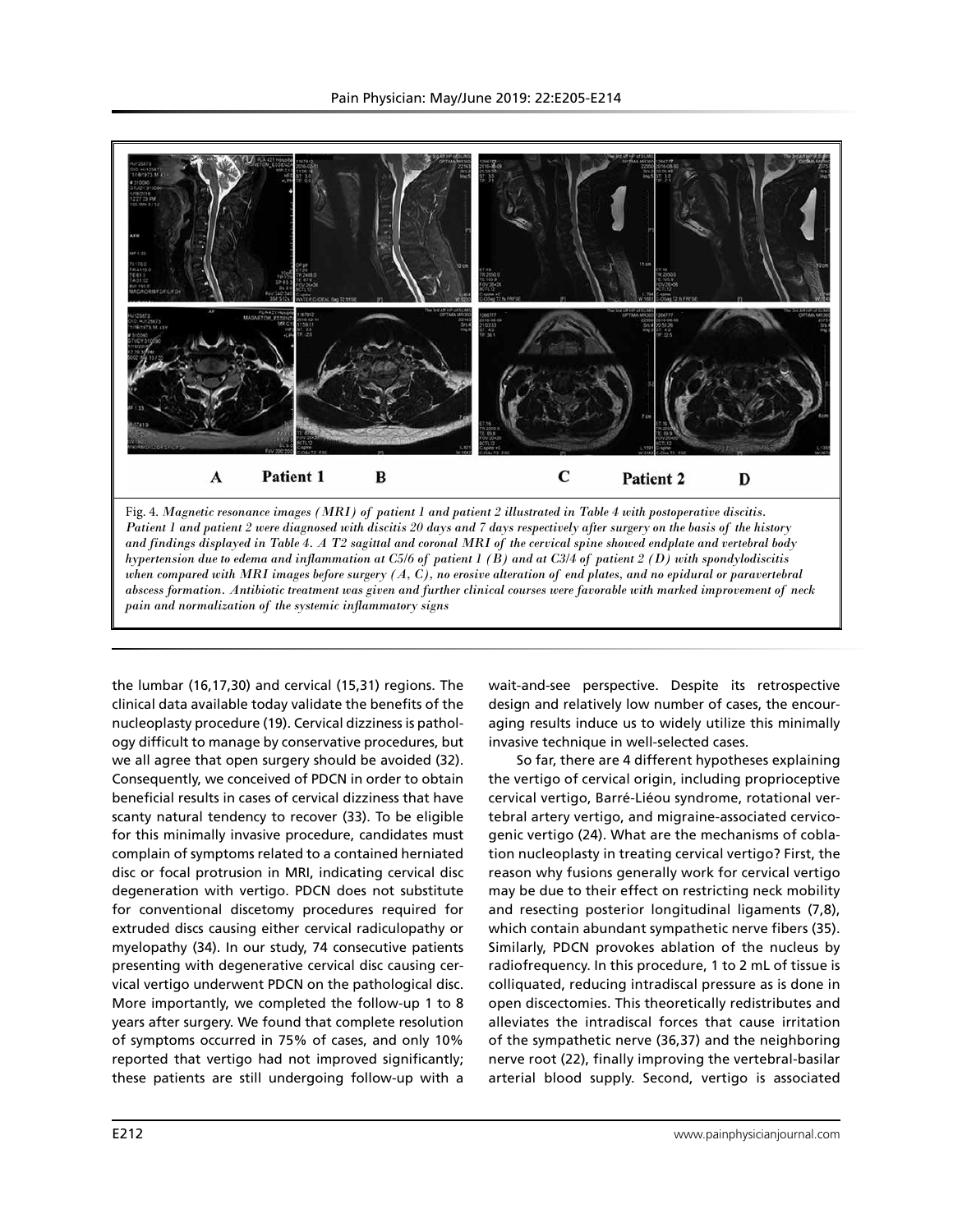with advanced degenerative changes in patients with cervical spondylosis (38). Degenerative changes, such as loss of the normal structure and abnormal motion, can provoke mechanical stimulation which generates an amplified response named peripheral sensitization in certain circumstances such as inflammation (39). If the firing characteristics of the mechanoreceptors in the diseased disc are changed, owning to both inflammation and an increase in their number, erroneous signals will be produced and subsequently increase neck deep muscle activity, resulting in cervical vertigo. Positive biochemical changes and alteration in cytokine expression have been observed in vitro as well as in vivo during nucleoplasty (15,40). Therefore, PDCN is posited to down-regulate local inflammatory mediators and reduce algogenic substances, all contributing to alleviation in cervical vertigo and discogenic pain. Third, a recent study revealed an increase in the number and ingrowth of Ruffini corpuscles in the diseased discs of patients with vertigo, suggesting a key role of mechanoreceptors in the pathogenesis of cervical vertigo (41). PDCN might reduce the abnormal neck proprioceptive input integrated from the signals of mechanoreceptors in cervical discs that are transmitted to the central nervous system (33), and prevent further sensory mismatch with vestibular input, resulting in a reduction of the subjective feeling of vertigo. Taken together, the most likely or even most important mechanism of PDCN in curing cervical vertigo might be attributed to its effect on the reduction of intradiscal pressure and improvement of the chemical and physi-

cal environments by removing inflammatory mediators and ingrown mechanoreceptors, all contributing to normal proprioception and the improvement of blood supply to the vertebrobasilar artery. The maintenance of long-term clinical efficacy is speculated to be mainly due to the remodeling effect of PDCN on the diseased discs.

The present study has several limitations. First, the rate of follow-up was 70%; we were unable to contact 31 patients, and 2 patients had passed away. A second limitation is the lack of a gold standard for the diagnosis of cervical vertigo. Therefore, differential diagnosis before surgery is of great importance. Third, there is no gold standard for the treatment of cervical vertigo so far. However, a randomized controlled trial (RCT) proved that manual therapy has long-term beneficial effects on chronic cervicogenic dizziness (25). We are thus going to carry out a prospective RCT comparing PDCN with manual therapy to confirm the effectiveness of PDCN in cervical vertigo.

#### **CONCLUSION**

In summary, our data clearly demonstrated and validated for the first time that PDCN is an effective and safe surgical intervention in both the short and long-term for patients experiencing refractory cervical vertigo. Since cervicogenic dizziness is a relatively common problem, the findings of this study have the potential to benefit many patients. A high-quality RCT with sufficiently large sample sizes is urgently needed to further verify this conclusion.

#### **REFERENCES**

- Neuhauser HK. The epidemiology of dizziness and vertigo. *Handb Clin Neurol* 2016; 137:67-82.
- 2. Ryan GM, Cope S. Cervical vertigo. *Lancet* 1955; 269:1355-1358.
- 3. Wenngren BI, Pettersson K, Lowenhielm G, Hildingsson C. Eye motility and auditory brainstem response dysfunction after whiplash injury. *Acta Otolaryngol* 2002; 122:276-283.
- 4. Endo K, Ichimaru K, Komagata M, Yamamoto K. Cervical vertigo and dizziness after whiplash injury. *Eur Spine J* 2006; 15:886-890.
- 5. Endo K, Suzuki H, Yamamoto K. Consciously postural sway and cervical ver-

tigo after whiplash injury. *Spine* 2008; 33:E539-E542.

- 6. Lystad RP, Bell G, Bonnevie-Svendsen M, Carter CV. Manual therapy with and without vestibular rehabilitation for cervicogenic dizziness: A systematic review. *Chiropr Man Therap* 2011; 19:21.
- 7. Hong L, Kawaguchi Y. Anterior cervical discectomy and fusion to treat cervical spondylosis with sympathetic symptoms. *J Spinal Disord Tech* 2011; 24:11-14.
- 8. Li J, Jiang DJ, Wang XW, Yuan W, Liang L, Wang ZC. Mid-term outcomes of anterior cervical fusion for cervical spondylosis with sympathetic symptoms. *Clin Spine Surg* 2016; 29:255-260.
- 9. Mannion AF, Leivseth G, Brox JI, Fritzell P, Hagg O, Fairbank JC. ISSLS Prize winner: Long-term follow-up suggests spinal fusion is associated with increased adjacent segment disc degeneration but without influence on clinical outcome: Results of a combined follow-up from 4 randomized controlled trials. *Spine* 2014; 39:1373-1383.
- 10. Helgeson MD, Bevevino AJ, Hilibrand AS. Update on the evidence for adjacent segment degeneration and disease. *Spine J* 2013; 13:342-351.
- 11. Ren L, Guo B, Zhang J, Han Z, Zhang T, Bai Q, Zeng Y. Mid-term efficacy of percutaneous laser disc decompression for treatment of cervical vertigo. *Eur J Or-*